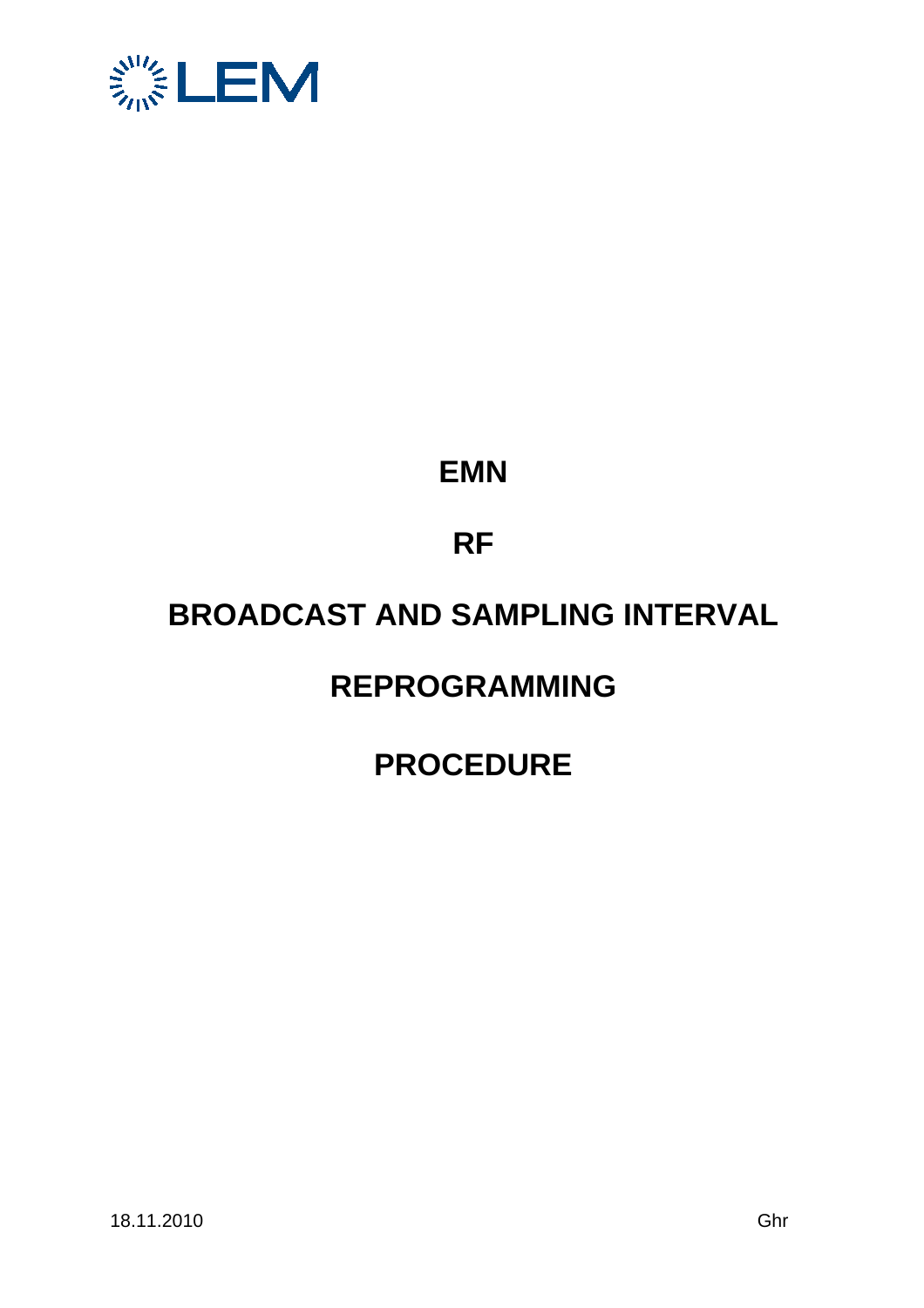

### **SITUATION DESCRIPTION**

The Broadcast interval is the minimal time between two data streams be sent from the sensor. By default, EMN module sends a packet every **20 seconds** (this is EMN broadcast interval value by default). As 3 packets are required to update all Modbus registers, you then get information refreshed every minute.

Now, in case of large network or network with bottleneck, if this interval time is too short, wireless network will get flooded and some data packets won't get to the gateway, especially when information from EMN must be often repeated by Mesh nodes.

Correct broadcast interval, in seconds, can be calculated using following formula, **available in worst case situation**:

Min Interval (sec) =  $2 \times MN + EN$ 

MN : Amount of Mesh Nodes modules EMN: Amount of End Nodes modules (EMN, Wi-Pulse, …)

This parameter, Broadcast interval, is saved in EEPROM.

In a suitable environment, as a Star Mesh Network Topology as shown below, with MeshGate in the center, this result can be divided by two.

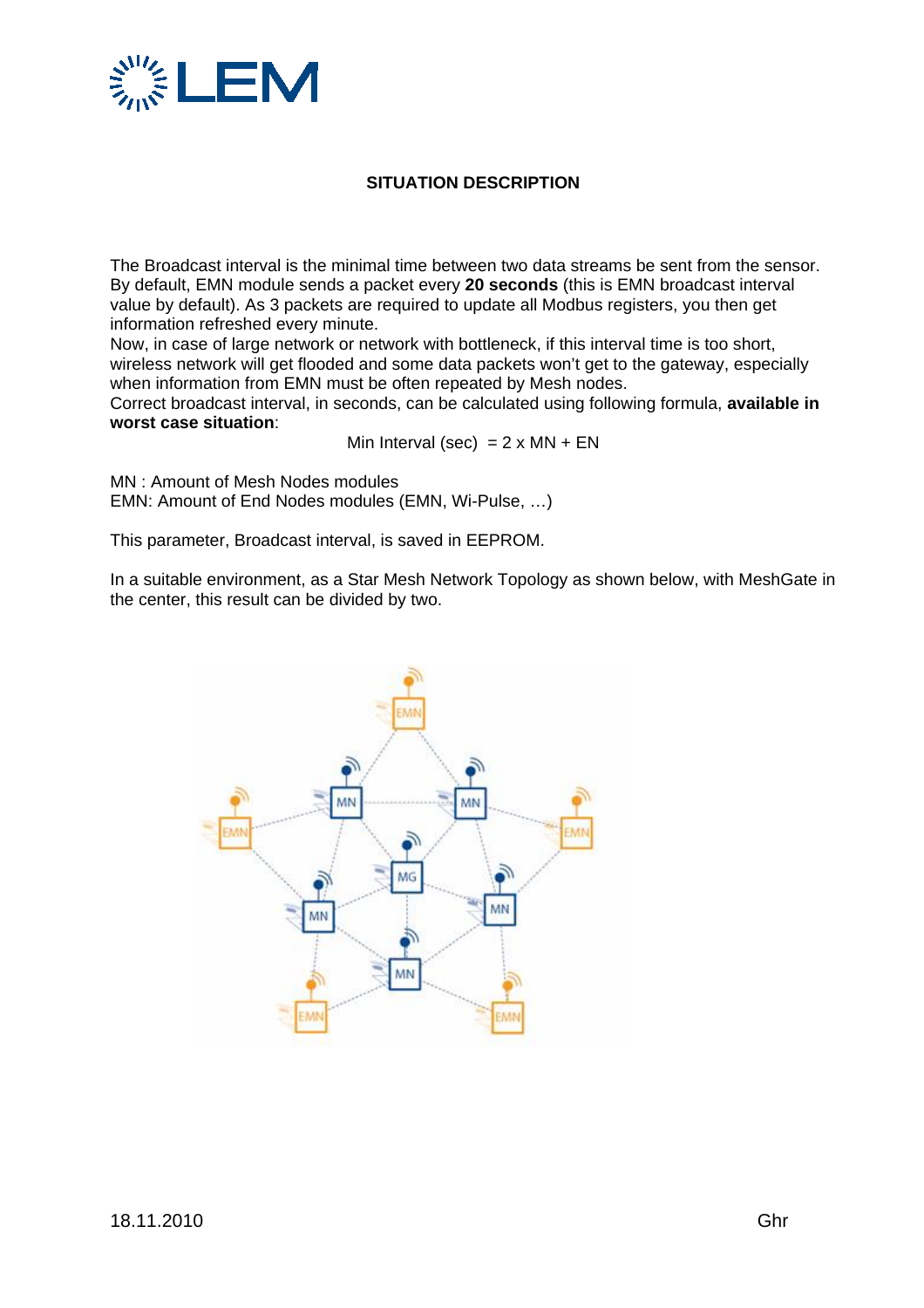

#### Examples:

1) Dense (32 EMN, 10 MN) with a single path between MG and one MeshNode (some part of the network is linear): we do have a bottleneck on the unique MeshNode in direct access to the MeshGate !

Min interval =  $2x10 + 32 = 52$  ... so we fix to 60 seconds.

2) Dense (40 EMN, 16 MN) but with best topology: Mesh Gate in the center with different Mesh nodes in direct access, no bottleneck.

 $SI = (2x16 + 40) / 2 = 36$  ... so we can fix to 40 seconds

The End Node sub-module from Millenial has its own interval time, called Sampling interval, which is the maximum period for heartbeat to be sent, if no data streams, in order to declare the device is still online.

This value must be higher than the Broadcast Interval.

By default, for EMN device, it is set to 30 seconds. This is the value reported in Interval row by MeshScape Network Monitor.

If this value must also be increased, take care it is written in RAM only, so needs to be written again in case of shutdown. The best solution is to have the application periodically overwriting the value, as it is also accessible through a Modbus register.

#### **REPROGRAMMING PROCEDURE**

The calculated minimum broadcast interval value, specific to each EMN is part of the internal firmware and can be modified by a Modbus register (#297): take care this is protected by password (register #298) for EMN firmware version up to V1.2. Such protection has been removed in release V1.2. The software version is written on each EMN module (front label) and can be read back in register #50.

Remind:

Available Modbus commands are:

- Write Multiple registers (function code 0x10)
- Read Holding registers (function code 0x3).

They must be sent with Modbus Slave addresses corresponding to the EMN ID. **You must modify this setting for each EMN installed in the Mesh network.** 

- 1) If required, set password to '0x1234' (decimal value 4660) in register #298. Wait until this value has been updated (read same register)
- 2) Set Broadcast interval time value in register  $\#297$  (0x3c = 60 sec). Wait until this value has been updated (same register).
- 3) Set Sampling Interval value in tenth of seconds (900 or 0x384 for 90s) in register #349. Read back this value in register #222.